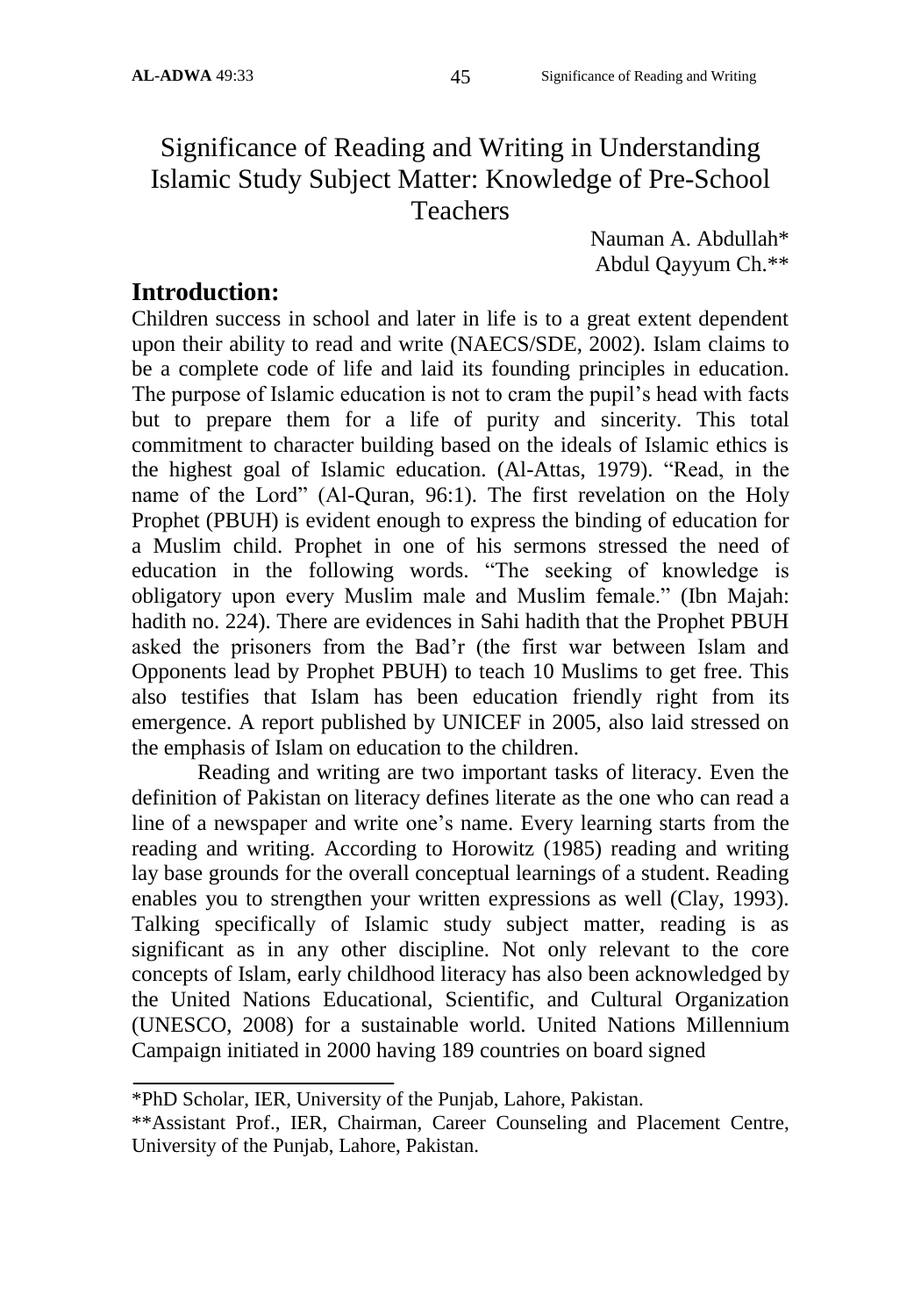Millennium Development Goals (MDGs). There were eight (8) goals mentioned in it. Second Millennium Development Goal was solely related to education which stated that by 2015 they will have to ensure free education for all boys and girls and the target of literacy was set at 88% while in 2008/09 (Millennium Project, 2002). Pakistan has the literacy rate of 58% only which is far less than the expected. Pakistan being Islamic Republic of Pakistan has its constitution heavily based on the Islamic principles. It becomes fundamental for Pakistan to provide Islamic education right from the very beginning of a child"s education career. In 2012, Article 25A of the constitution of Pakistan 1973 stated that the state shall provide free and basic education to all school age going children through its provinces (The Constitution of Islamic Republic of Pakistan 1973, 2012).

This study is significant as it has many aspects that are of research interest. Having the traces of literacy and reading and writing so deep in the Islamic history and the same being warmly acknowledged by the whole world, this topic becomes of immediate research interest for Pakistani education system. This study takes a step forward in highlighting teachers" knowledge on the reading and writing and its significance in understanding Islamic study subject matter. Islam gives much importance to the teacher and the teaching profession as Holy Prophet took pride in declaring his good self as a teacher and preacher. In Pakistan, specifically in metro cities like Lahore, there is an increasing trend in the pre-school Islamic system of education. Therefore, this research was conducted keeping in view its significance and need in the present time. The teachers play a pertinent role in the learning of a student. Islam lays stress on the responsibilities of a teacher. It was worthy of interest to study the knowledge of teachers on the significance of reading and writing in understanding the Islamic study subject matter. Thus, this study investigated the significance of reading and writing in understanding Islamic study subject matter and the knowledge of pre-school Islamic school system teachers on this phenomenon.

## **Objectives of the Research:**

For the purpose of taking teachers' perspectives on the reading and writing of children and its significance in understanding the Islamic study subject matter following objectives were made.

1. Explore the teachers' knowledge on the significance of reading and writing in understanding Islamic study subject matter at pre-school level.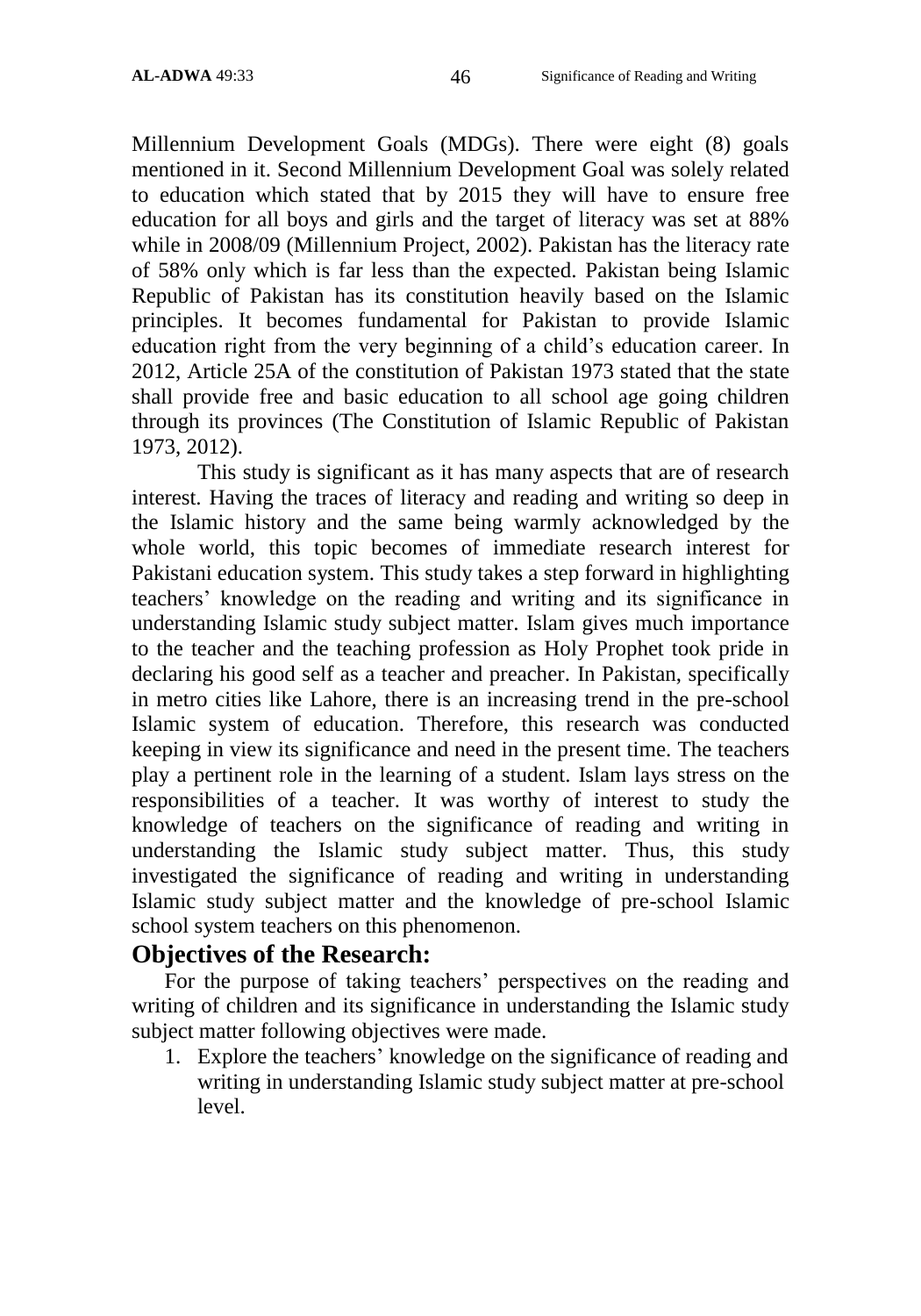2. Find the differences in the opinions of the teachers on the basis of demographic variables like: age, gender, academic qualification, and teaching experience.

In line with objectives of the research following research questions were made: do the teachers have considerable knowledge on the significance of reading and writing in understanding Islamic study subject matter at pre-school level? Is there any significant difference in the opinions of the teachers on the basis of demographic variables like: age, gender, and teaching experience?

## **Methodology:**

A quantitative descriptive survey type design was employed in this research to get the perspectives of the early childhood teachers on the reading and writing of a child and its significance in understanding the Islamic subject matter. The teachers of Islamic school systems in Lahore were taken as the population of this study. There are various school systems that claim to provide Islamic teachings and education to the child. Using random sampling technique, a total of 100 teachers were selected randomly, including both male and female teachers.

### **Instrumentation:**

A self-developed close ended questionnaire was used. The questionnaire was developed by the researchers keeping in view the literature available on Islamic study subject matter and reading and writing for early childhood students. A total of 24 items, initially, were developed segregated in the following factors: teachers' knowledge about reading and writing, use of materials to enhance students' reading and writing, content knowledge on Islamic study teaching, pedagogy strategies for reading and writing, teachers' perceptions of the importance of reading and writing skills. After going through the psychometric properties of the tool, a final 20 item questionnaire was administered having these 5 factors. For validity, expert opinion for content validity from 2 professors of Islamic study was sought. The language of the instrument was checked by an English language expert and any grammatical/ punctuation errors were rectified. A pilot study on the teachers other than that included in the sample was also conducted to check the reliability and consistency of scores.

### **Procedure of the study:**

The questionnaire was administered personally by the researchers. The questionnaire items were measured at a 5-point scale. The scale was given weights as 5 for always, 4 for often, 3 for sometimes, 2 for rare, and 1 for never. The data were collected and entered in the Statistical Package for social Sciences (SPSS) version 20.0. Descriptive and inferential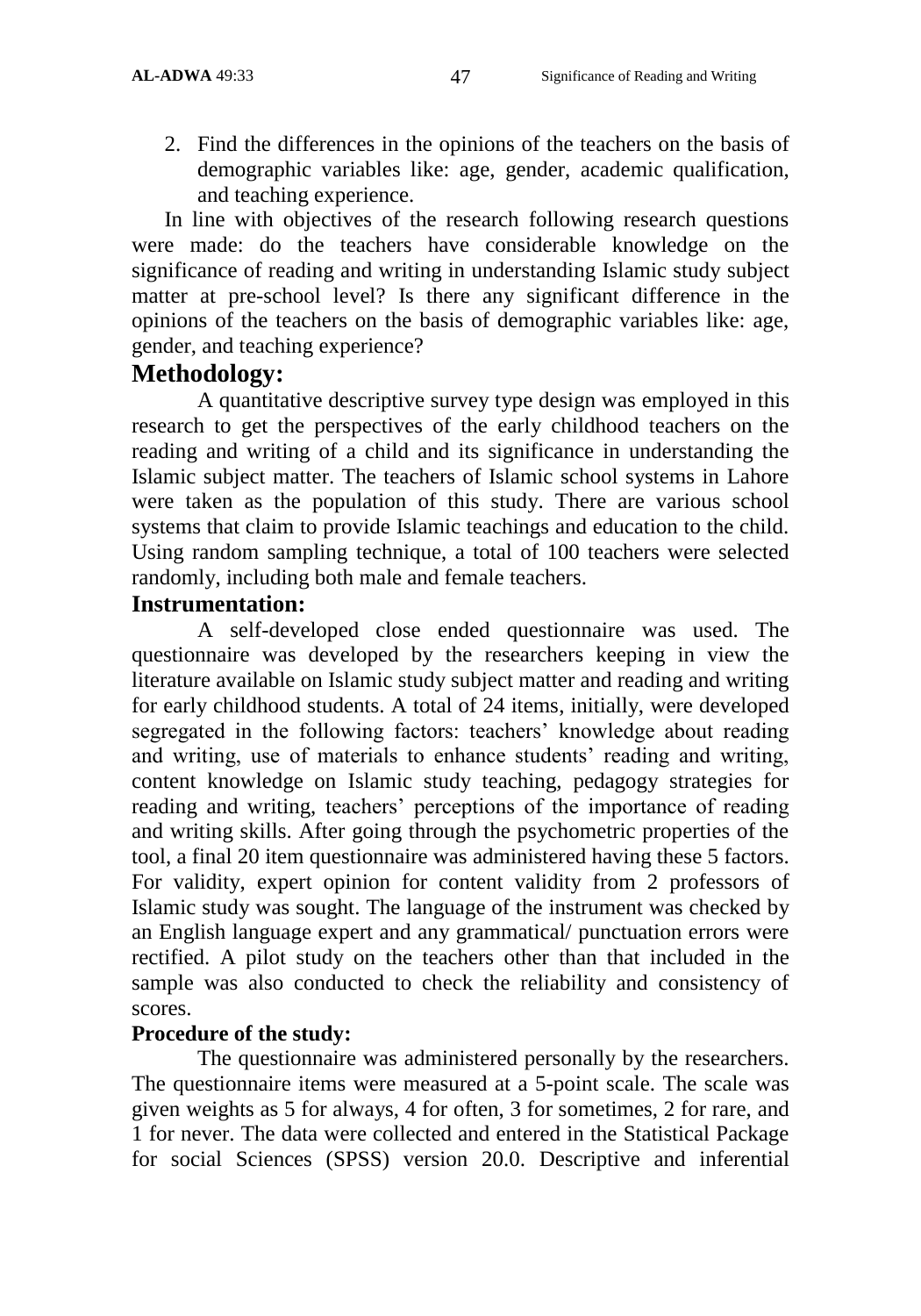statistics were employed. Means, standard deviations, percentages, frequencies were calculated and t-tests, and one-way ANOVA were applied to get meaningful results.

#### **Reliability of the tool:**

The factor wise reliability of the tool is as follows:

Table 1.0

|  | Reliability for factors, total items 20. |  |  |  |  |  |
|--|------------------------------------------|--|--|--|--|--|
|--|------------------------------------------|--|--|--|--|--|

| SR# | Factor                                        | Cronbach Alpha |
|-----|-----------------------------------------------|----------------|
|     | teachers' knowledge about reading and writing | 0.78           |
|     | use of materials to enhance students' reading | 0.74           |
|     | and writing                                   |                |
|     | content knowledge on Islamic study teaching   | 0.71           |
|     | pedagogy strategies for reading and writing   | 0.73           |
|     | teachers' perceptions of the importance of    | 0.77           |
|     | reading and writing skills                    |                |

#### **Results**

Detailed analysis of the data and interpretations made are given below. Means, standard deviations, percentages, independent sample ttest, and one-way ANOVA were applied which can be seen as under. Table 2.0

| $B$ ento $\chi$ applied and $\chi$ sub |             |           |            |  |  |  |
|----------------------------------------|-------------|-----------|------------|--|--|--|
| Variables                              | Category    | Frequency | Percentage |  |  |  |
| Age                                    |             |           |            |  |  |  |
|                                        | 20-29 years | 54        | 54.0       |  |  |  |
|                                        | 30-39 years | 35        | 35.0       |  |  |  |
|                                        | 40-above    | 11        | 11.0       |  |  |  |
| Gender                                 |             |           |            |  |  |  |
|                                        | Male        | 41        | 41.0       |  |  |  |
|                                        | Female      | 59        | 59.0       |  |  |  |
| Experience                             |             |           |            |  |  |  |
|                                        | 1-5 years   | 51        | 51.0       |  |  |  |
|                                        | 6-10years   | 36        | 36.0       |  |  |  |
|                                        | 11 above    | 15        | 15.0       |  |  |  |

*Demographic analysis*

The demographic analysis of the sample revealed that out of the 100 selected pre-school Islamic system of education teachers, 41 respondents were males while 59 were females. In age category, 54% of the sample belonged to the category of 20-29 years of age, 35% teachers were ranging from 30-39 years of age, and only 11% of teachers were in the age bracket of above 40 years. Regarding experience of teaching, 51% of the sample had experience ranging from 1-5 years, 36% reported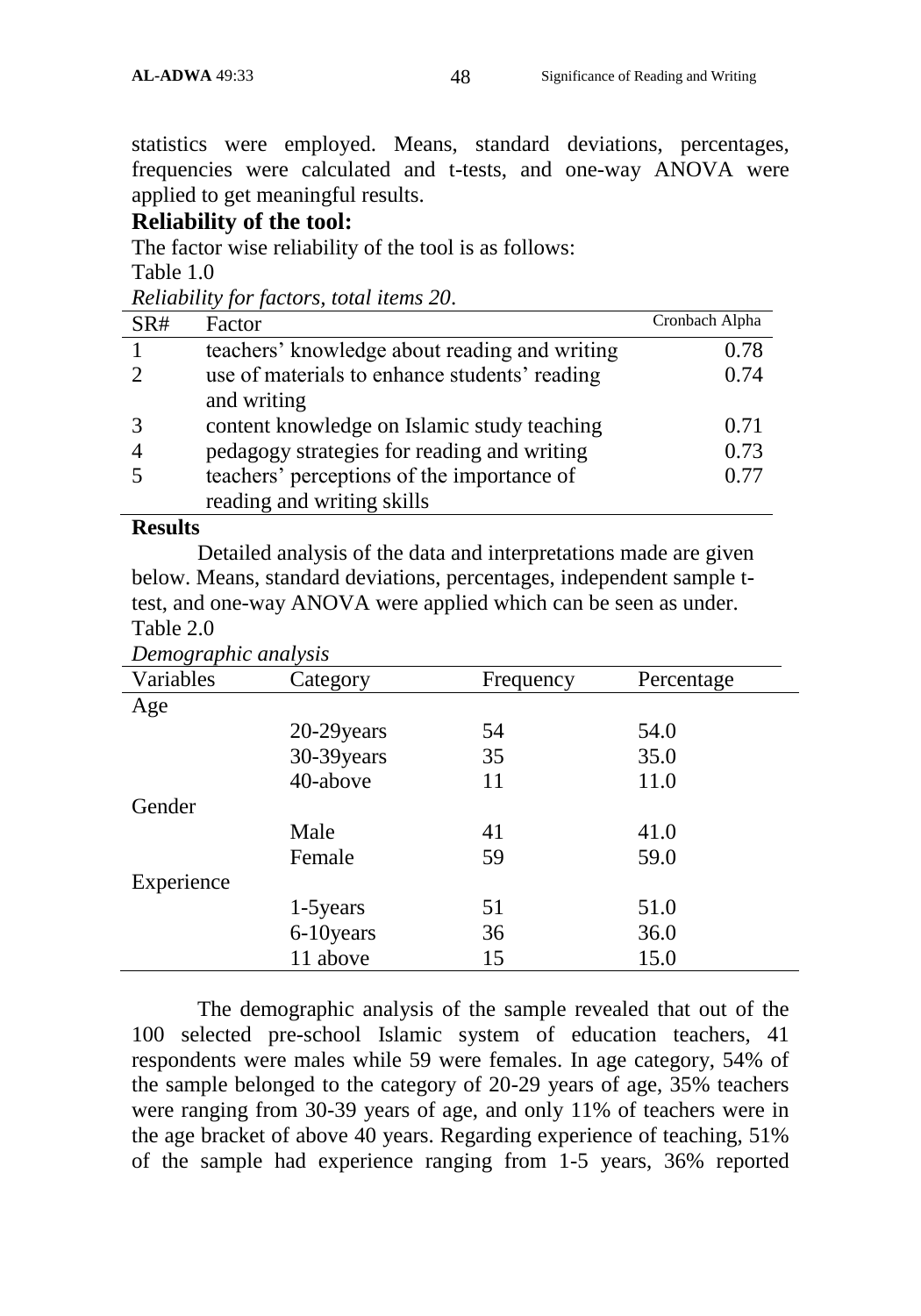experience of 6-10 years, and remaining 15% showed 11 and above years of teaching at pre-school levels of Islamic study subject matter. Table 3.0

*Factor wise mean score and standard deviation on the teachers' knowledge of the significance of reading and writing in understanding Islamic study subject matter*

| SR#            | Factor                                                    | M    | SD   |
|----------------|-----------------------------------------------------------|------|------|
|                | teachers' knowledge about reading and writing             | 3.71 | 1.21 |
| $\mathcal{D}$  | use of materials to enhance students' reading and writing | 3.47 | 1.03 |
|                | content knowledge on Islamic study teaching               | 4.10 | 0.94 |
| $\overline{A}$ | pedagogy strategies for reading and writing               | 4.07 | 1.23 |
| .5             | teachers' perceptions of the importance of reading        | 4.21 | 0.69 |
|                | and writing skills                                        |      |      |

The factor-wise mean score suggested that overall the teachers had considerable knowledge on the significance of reading and writing in understand Islamic study subject matter. The mean score of 3.0 and above was taken as a considerable score (Abdullah, Raza, & Akhtar, 2015). It was interpreted that all the factors were considerable and the factor "teachers" perceptions of the importance of reading and writing" was on the top with the highest mean score of 4.21. It meant that it was reported high by every subject of the study. While the lowest reported factor was "use of materials to enhance students reading and writing". The mean score for this factor was 3.47 which was the lowest of all factors but it was still above the cut score. In general, all the factors were considerably reported by the respondents of the study which meant that teachers rate the reading and writing in understanding the Islamic study subject matter as highly significant.

Table 4.0

*t-test on teacher's knowledge on the significance of students reading and writing in understanding Islamic study subject matter at pre-school level on the basis of gender.*

| Gender |    | M     |       |       |    |       |  |
|--------|----|-------|-------|-------|----|-------|--|
| Male   |    | 79.10 | 12.25 | 1.497 | 98 | 0.476 |  |
| Female | 59 | 75.03 | 13.90 |       |    |       |  |

Applying t-test on the basis of gender revealed no significant mean difference in the opinion of male and female teachers. It implied that male and female teachers had same level of knowledge on the significance of students reading and writing in understanding Islamic study subject matter at pre-school level on the basis of gender.

Table 5.0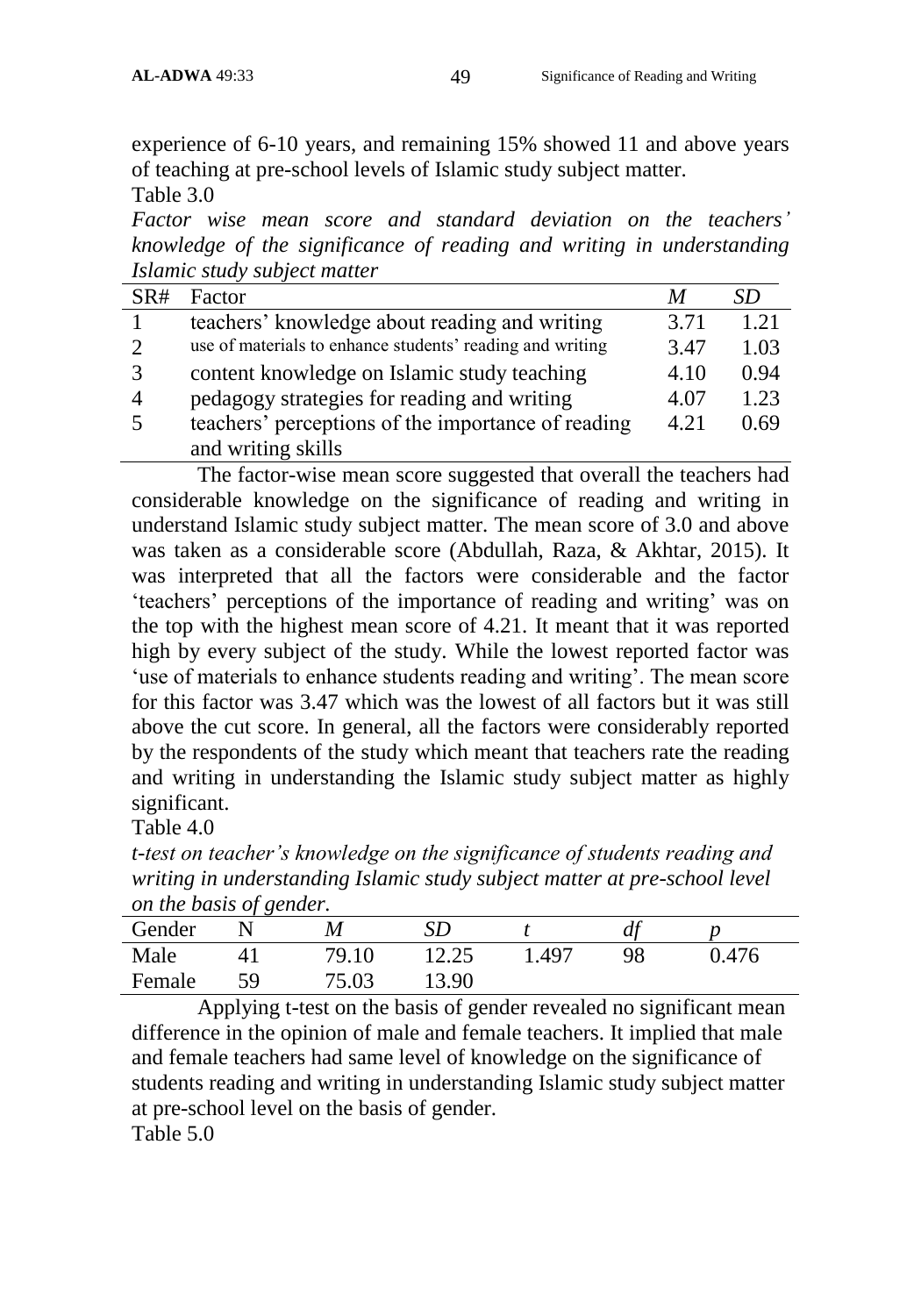| level on age group. |               |    |             |     |      |  |
|---------------------|---------------|----|-------------|-----|------|--|
|                     | Sum of square |    | Mean square |     |      |  |
| Between groups      | 65.04         |    | 32.52       | 180 | .836 |  |
| Within groups       | 17392.61      | 96 | 181.17      |     |      |  |
| Total               | 174577.65     | 98 |             |     |      |  |

One-way ANOVA on teacher"s knowledge on the significance reading and writing in understanding Islamic study subject matter at pre-school level on age group.

The table above displayed that there was no significant difference in teacher"s knowledge on the significance of reading and writing in understanding Islamic study subject matter at pre-school level on the basis of age group F=.180, p=.836 at  $(\alpha \le 0.05)$  level of significance. Therefore, it was concluded that different age of teachers did not affect the knowledge of teachers on the significance of reading and writing in understanding of Islamic study subject matter at pre-school level. Table 6.0

*One-way ANOVA on teacher's knowledge on significance of reading and writing in understanding Islamic study subject matter at pre-school level on the basis of experience.*

|               | Sum of square | df | Mean square |       |      |
|---------------|---------------|----|-------------|-------|------|
| Between group | 683.56        |    | 341.78      | 1.956 | .147 |
| Within groups | 16774.09      | 96 | 174.730     |       |      |
| Total         | 17457.65      | 98 |             |       |      |

The above mentioned table illustrated that there was no significant difference in teacher's knowledge on the significance of reading and writing in understanding Islamic study subject matter at pre-school level on the basis of teaching experience F=1.956, p=.147 at  $(\alpha < 0.05)$  level of significance. Therefore it was concluded that different experience of teachers did not affect the knowledge of teachers on the significance of reading and writing in understanding Islamic study subject matter at preschool level.

## **Discussion:**

The result of the study demonstrated that teachers had considerable level of knowledge on the significance of reading and writing skills and teachers also knew the importance of reading and writing skill in Islamic study subject matter. Reading and writing skills are important for the personality development of a person. The attitude of teachers showed that they have good knowledge about Islamic study. The objectives of the research were achieved. Both objectives were achieved by answering the research questions. The knowledge of the teachers on the significance of reading and writing in understanding the Islamic study subject matter was found to be considerable. The study also revealed that teachers had sound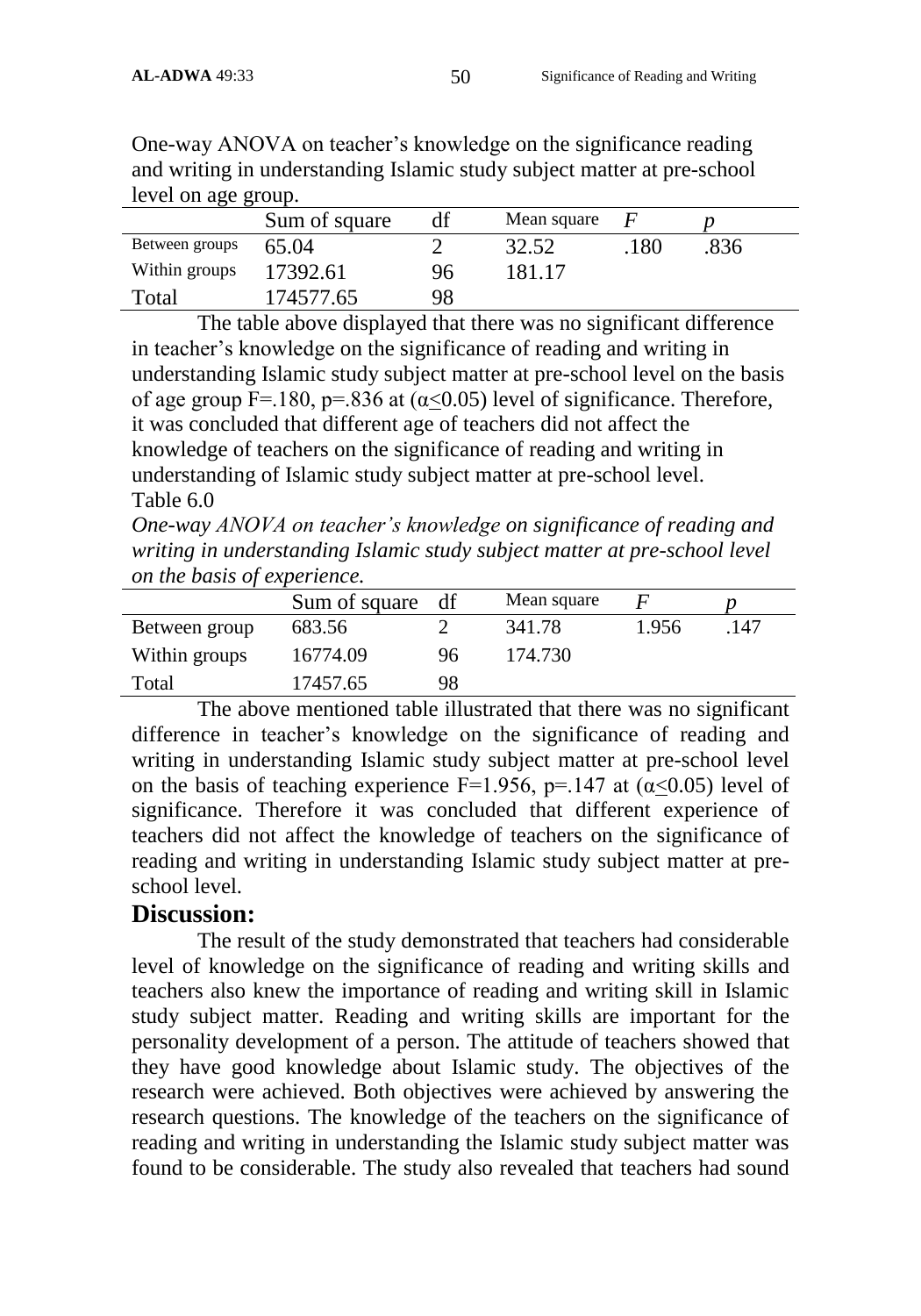pedagogical skills in teaching Islamic study subject matter. They altered the teaching methods incorporating varied teaching strategies to keep interest in the Islamic subject matter. Lewis (1998) also stressed on the knowledge base of a teacher at early school levels. Teachers also showed that they keep in focus the individual differences of the students and mixing up the strategies was one helpful way in entertaining individual differences. This is in line with the studies of Narveaz (2002) which showed research based evidences on individual differences on reading.

The other question of addressing the differences in teachers' opinions on the basis of demographic variables revealed no significant differences with reference to gender, age, and experience. This research was a threshold in this discipline. Other research may vary with their results. This study has contributed by checking the teachers' knowledge on the core teachings of Islam i.e. reading and writing at pre-school level and its significance on understanding the concepts of Islamic study subject matter.

#### **Recommendations:**

In the light of the findings and discussion of the study, following recommendations were made by the researchers. Variety of teaching methods should be used instead of sticking with single one. Teachers must use the modern teaching reading and writing methods to fulfill the needs of children of modern times. Teaching reading and writing methods used by pre-school Islamic subject teachers should be well suited to the cultural background of children. Teachers must create reading environment before the start of reading of the Islamic study content. Teachers must use appropriate writing instructional material that conforms to the Islamic study matter.

For further inquiry, a comparative study with larger samples and representation from other conventional schools and their teaching methodologies is recommended by the researchers. A theoretical writing on the Islamic method of teaching, reading and writing for pre-school students would also enlighten the literature with the Islamic teachings and will offer a complete package for educating a child.